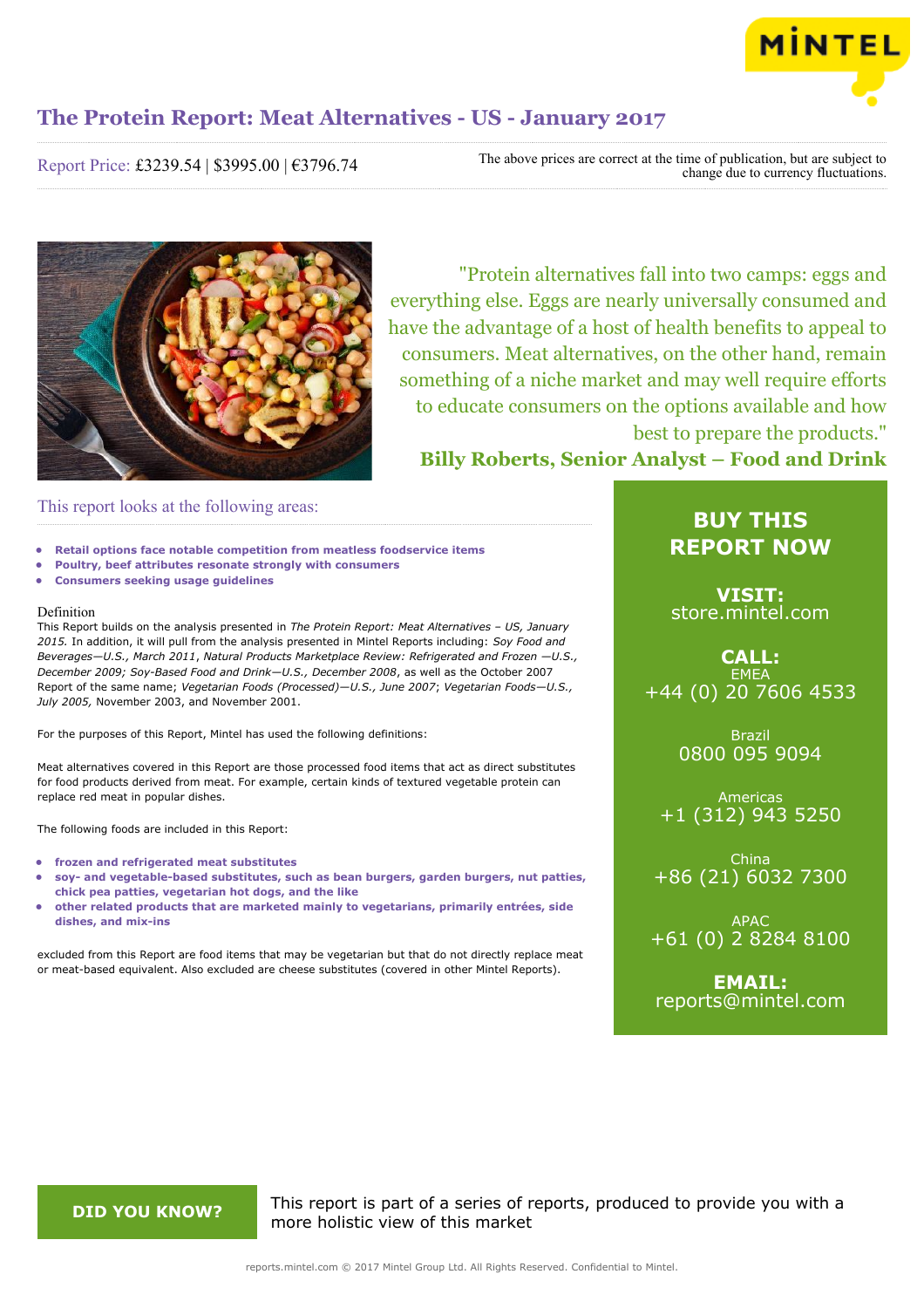

Report Price: £3239.54 | \$3995.00 | €3796.74

The above prices are correct at the time of publication, but are subject to change due to currency fluctuations.

#### **Table of Contents**

#### **Overview**

What you need to know

Definition

#### **Executive Summary**

#### The issues

### Retail options face notable competition from meatless foodservice items

Figure 1: Red meat deterrents, January 2016

#### Poultry, beef attributes resonate strongly with consumers

Figure 2: Protein associations, all proteins, August 2016

#### Consumers seeking usage guidelines

Figure 3: Opinions of meat alternatives, by generation, October 2016

#### The opportunities

#### Health, weight loss compelling consumption

Figure 4: Reasons for consumption, October 2016

#### Success could rest in lower-priced, naturally positioned options

Figure 5: TURF analysis – Desired attributes of meat alternative products, October 2016

#### Lower-sodium options could resonate

Figure 6: Opinions of meat alternatives, by reasons for consumption, October 2016

#### What it means

#### **Market Perspective**

#### Health sells

Figure 7: Vegetables behaviors, by parental status, February 2016

#### Meaty inspiration

Figure 8: Red meat deterrents, January 2016

#### Poultry, beef attributes resonate strongly with consumers

Figure 9: Protein associations, all proteins, August 2016

#### **Market Factors**

Millennials most likely to consume meat alternatives Figure 10: US population, by generation share, 2017

#### Hispanic, Asian population growth could lead to category growth

Figure 11: Generations, by race and Hispanic origin, 2017

Figure 12: Population by generation, 2012-22

#### **Key Players – What You Need to Know**

#### Multitude of brands competing for the category

Protein interest could fuel tempeh/seitan growth

Regulatory impact on claims

## BUY THIS REPORT NOW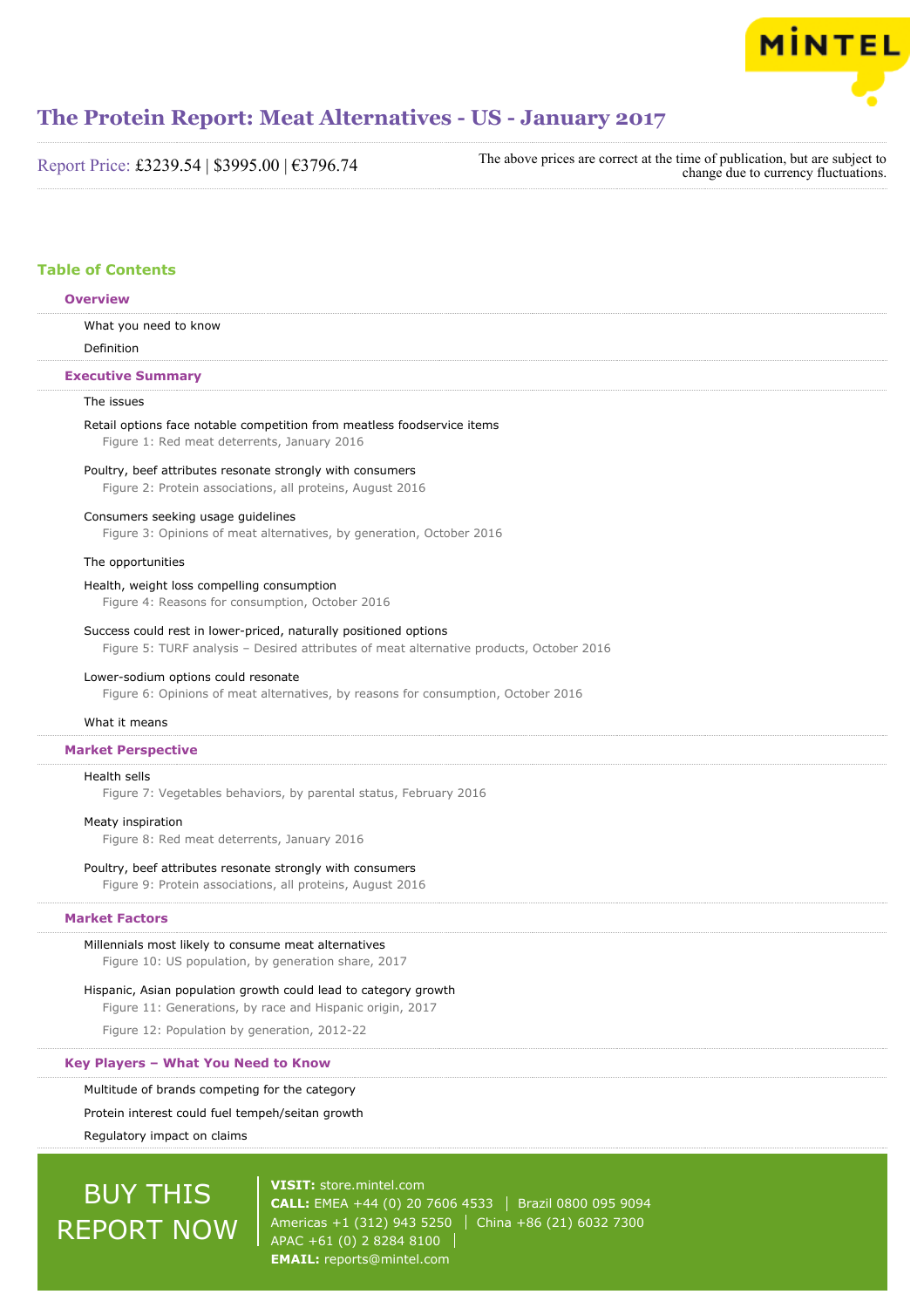

|  | Report Price: £3239.54   \$3995.00   €3796.74 |  |  |  |
|--|-----------------------------------------------|--|--|--|
|--|-----------------------------------------------|--|--|--|

The above prices are correct at the time of publication, but are subject to change due to currency fluctuations.

#### **What's Working?**

#### Brands competing in a crowded space

Figure 13: Most popular meat substitute brands, by region, 2016

#### Free-from claims in meat-free foods

Figure 14: Protein alternative introductions from most popular category brands

#### **What's Next?**

#### Tempeh and seitan could leverage consumer interest in protein

Figure 15: Tempeh and seitan introductions

#### Alternative opportunities in snacks

Figure 16: Food introductions with vegetarian, vegan, and/or "no animal ingredients" claims, by category, 2011-16

#### GMO-free and more free-from claims

Figure 17: Vegetarian, vegan, and/or "no animal ingredients" foods, by free-from and organic claims, 2012-16

Figure 18: Protein alternatives with GMO-free claims

#### **The Consumer – What You Need to Know**

#### Egg consumption widespread

Meatless options of greater interest to younger generations

Health resonates with meat alternative consumers

#### Restaurants, a meat alternative resource for Millennials

Protein content resonates strongly

Lack of confidence in preparation may be stifling the category somewhat

#### **Consumption of Eggs, Egg Substitutes**

#### Eggs remain widely popular

Figure 19: Consumption of eggs/egg substitutes, October 2016

#### Men consuming far more eggs, particularly fathers

Figure 20: Consumption of eggs/egg substitutes, by gender and parental status, October 2016

#### Egg consumption skews younger

Figure 21: Consumption of eggs/egg substitutes, by generation, October 2016

#### Lower prices could entice consumers to eggs

Figure 22: Consumption of eggs/egg substitutes, by household income, October 2016

#### Households with children more likely to consume eggs/substitutes

Figure 23: Consumption of eggs/egg substitutes, by number of children under age 18 in household, October 2016

#### Eggs appeal to those following a Paleo diet

Figure 24: Consumption of eggs/egg substitutes, by typical diet, October 2016

#### Hispanic consumption skews notably higher among Millennials

Figure 25: Consumption of eggs/egg substitutes, by Hispanic origin, October 2016

#### **Consumption of Meatless Alternatives**

Daily meatless consumption mirrors the size of the vegetarian base Figure 26: Consumption of meatless alternatives, October 2016

## BUY THIS REPORT NOW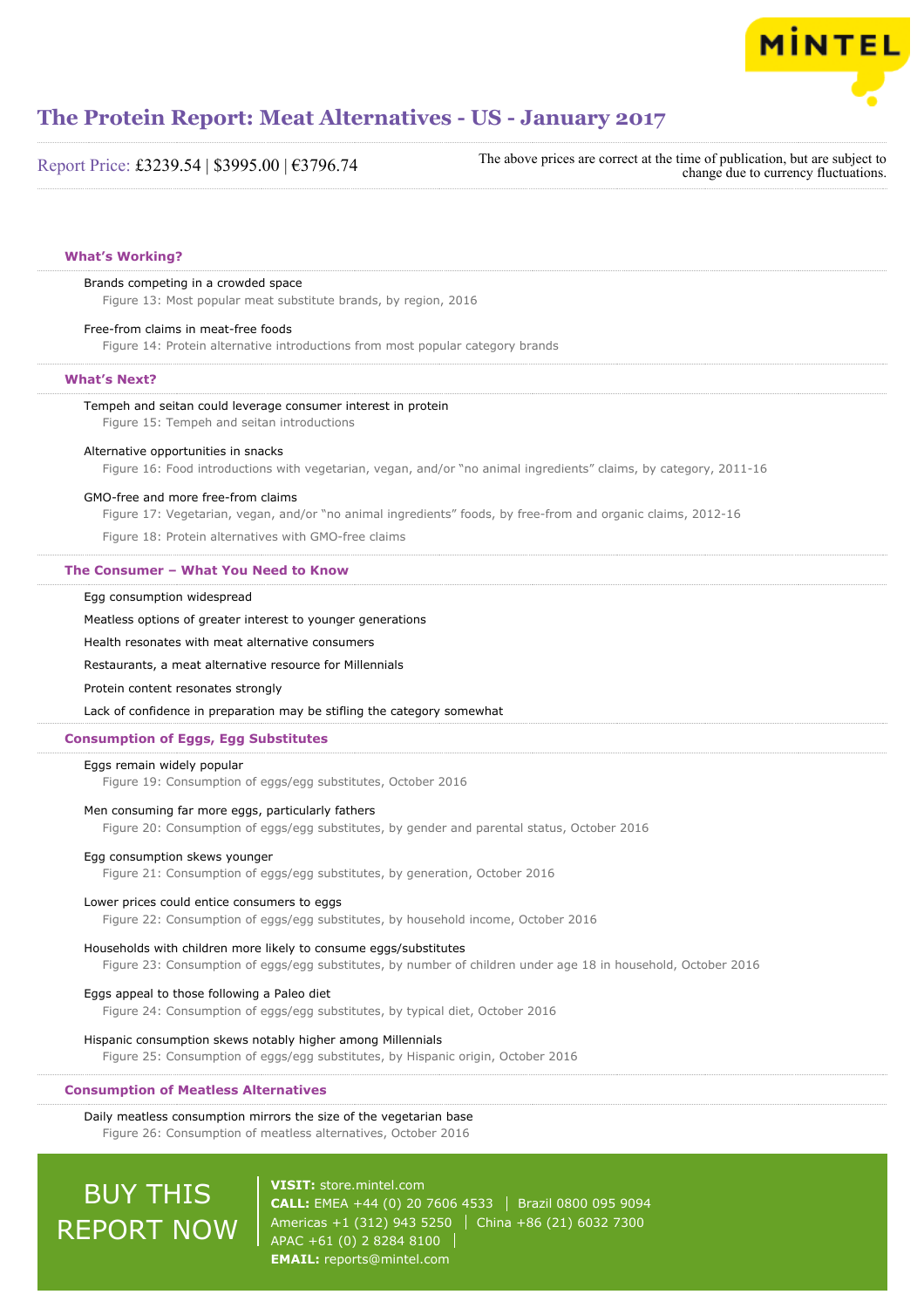

#### Report Price: £3239.54 | \$3995.00 | €3796.74

The above prices are correct at the time of publication, but are subject to change due to currency fluctuations.

Fathers notably more likely to be meatless consumers

Figure 27: Consumption of meatless alternatives, any consumption, by gender and parental status, October 2016

#### Consumption skews highest among younger generations

Figure 28: Consumption of meatless alternatives, any consumption, by generation, October 2016

#### Heart health would seem a selling point

Figure 29: Consumption of meatless alternatives, any consumption, by race, October 2016

#### Meatless consumption rises with income

Figure 30: Consumption of meatless alternatives, any consumption, by household income, October 2016

#### Children, the future of meatless alternatives

Figure 31: Consumption of meatless alternatives, by number of children under age 18 in household, October 2016

#### Meatless appeal for Paleo dieters

Figure 32: Consumption of meatless alternatives, by typical diet, October 2016

#### Consumption notably higher among Hispanic Millennials

Figure 33: Consumption of meatless alternatives, any consumption, by Hispanic origin, October 2016

#### **Consumption of Tofu/Tempeh/Seitan**

#### Tofu consumption higher than tempeh, seitan

Figure 34: Consumption of tofu/tempeh/seitan, October 2016

#### Tofu consumption notably higher among Asian consumers

Figure 35: Consumption of tofu/tempeh/seitan, by race, October 2016

#### Tofu particularly popular among Hispanics

Figure 36: Consumption of tofu/tempeh/seitan, any consumption, by Hispanic origin, October 2016

#### **Reasons for Meat Alternative Consumption**

#### Health, weight loss driving consumption

Figure 37: Reasons for consumption, October 2016

#### Millennials seeking weight loss; Boomers pursuing other health benefits

Figure 38: Reasons for consumption, by generation, October 2016

#### Opportunities to reach the health-conscious consumer

Figure 39: Opinions of meat alternatives, by reasons for consumption, October 2016

#### Gluten-free appeals to meat alternative consumers

Figure 40: Opinions of meat alternatives, by desired attributes, October 2016

#### Health resonates strongly with Hispanic Millennials

Figure 41: Reasons for consumption, by Hispanic origin, October 2016

#### **Uses for Meat Alternatives**

#### Side dish usage declines slightly

Figure 42: Uses for meat alternatives, October 2016

#### Restaurants as inspiration

Figure 43: Uses for meat alternatives, by generation, October 2016

#### White consumers more likely to incorporate meat alternatives in a healthful meal

## BUY THIS REPORT NOW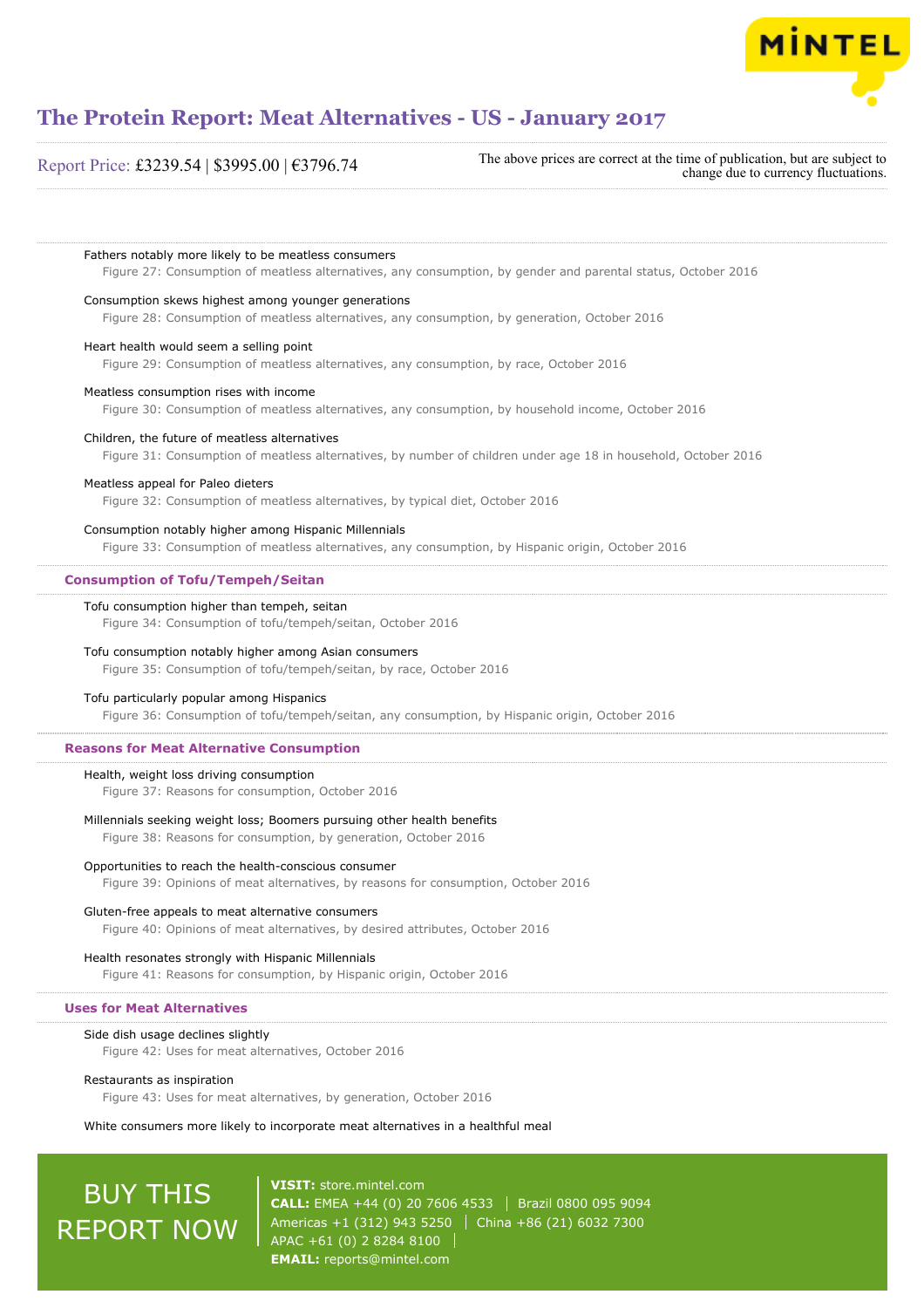

## **The Protein Report: Meat Alternatives - US - January 2017**

| Report Price: £3239.54   \$3995.00   €3796.74 | The above prices are correct at the time of publication, but are subject to<br>change due to currency fluctuations. |
|-----------------------------------------------|---------------------------------------------------------------------------------------------------------------------|
|-----------------------------------------------|---------------------------------------------------------------------------------------------------------------------|

Figure 44: Uses for meat alternatives, by race, October 2016

Midwesterners regard alternatives as part of a healthful meal

Figure 45: Uses for meat alternatives, by region, October 2016

### Disparity in usage among Hispanic Millennials versus non-Millennials

Figure 46: Uses for meat alternatives, by Hispanic origin, October 2016

#### **Desired Attributes in Meat Alternatives**

Protein proves most popular attribute in meat alternatives Figure 47: Desired attributes, October 2016 Free-from claims factor for fathers Figure 48: Desired healthy attributes, by gender and parental status, October 2016 Cost may be deterring the category's staunchest supporters Figure 49: Desired attributes, by generation, October 2016 Higher-income households seeking organic alternatives Figure 50: Desired attributes, by household income, October 2016 Organic resonates strongly with vegetarians and Paleo dieters

Figure 51: Desired attributes, by diet, October 2016

#### Paleo dieters seeking meat alternatives with free-from claims

Figure 52: Desired free-from attributes in meat alternatives, by diet, October 2016

#### Alternatives positioned as healthful should avoid artificial

Figure 53: Desired free-from attributes in meat alternatives, by those most likely to seek protein content when buying meat alternatives, October 2016 Figure 54: TURF analysis – Desired attributes of meat alternative products, October 2016

Figure 55: Table - TURF analysis – Desired attributes of meat alternative products, October 2016

#### Protein, organic important to consumers of gluten-free meat alternatives

Figure 56: Desired free-from attributes in meat alternatives, by those most likely to seek gluten-free ingredients when buying meat alternatives, October 2016

#### Artificial ingredients appear more of a concern to Hispanic non-Millennials

Figure 57: Desired free-from attributes in meat alternatives, by Hispanic origin, October 2016

#### **Opinions of Meat Alternatives**

#### Consumers seeking preparation tips/advice

Figure 58: Opinions of meat alternatives, October 2016

#### Parents regard alternatives as more healthful than meat

Figure 59: Opinions of meat alternatives, by gender and parental status, October 2016

#### Millennials seeking usage guidelines

Figure 60: Opinions of meat alternatives, by generation, October 2016

#### Hispanics tend to regard alternatives as being more healthful than real meat

Figure 61: Opinions of meat alternatives, by Hispanic origin, October 2016

#### **Applications for Meats/Meat Alternatives**

#### Protein alternatives in flavor-rich dishes

Figure 62: Correspondence analysis – Meat/meat alternative applications, October 2016

# BUY THIS REPORT NOW